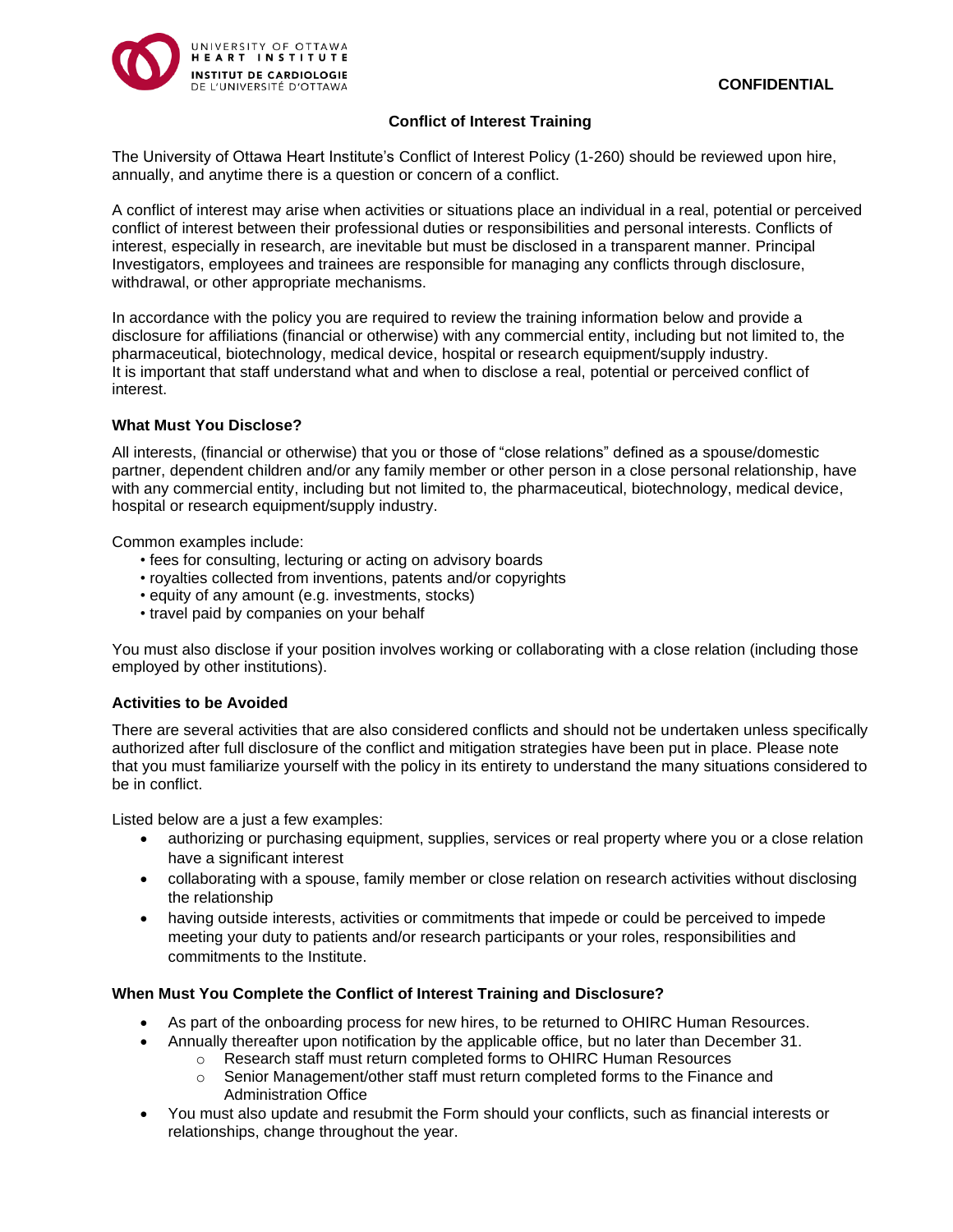

## **Confidential**

# **CONFLICT OF INTEREST DISCLOSURE FORM**

| Name:              |  |
|--------------------|--|
| <b>Position:</b>   |  |
| <b>Department:</b> |  |
| Tel:               |  |
| Email:             |  |

**Please answer the questions below regarding your\* affiliation (financial or otherwise) with any commercial entity, including but not limited to, pharmaceutical, biotechnology, medical device, hospital or research equipment/supply industry. Completion should be based on activities from the twelve months prior and anticipated activities, services, and other engagements for the year to come.**

**\***"Your" interests should include those of "close relations" defined as a spouse/domestic partner, dependent children and/or any family member or other person in a close personal relationship who could be perceived to influence an Institute Representative's role, responsibilities and commitments to the Institute.

1. I am a member of the advisory board (or equivalent) of a commercial entity.

 $Yes \nightharpoonup$  No

2. I am a member of a Speaker's Bureau.

$$
-O^{-\rm Yes} - O^{-\rm No}
$$

3. I have received payment(s) or honorarium(a) or travel reimbursement from a commercial entity (i.e. for speaking, consultation, participation in meetings, executive position, gifts, etc.).  $\sum$  Yes  $\bigcap$  No

$$
-C_{\text{max}}-C_{\text{max}}
$$

4. I have received a grant(s) from a commercial entity.

$$
\bigodot\neg^\mathsf{Yes} \neg \bigodot\neg^\mathsf{No}
$$

- 5. I hold a patent for a product marketed by a commercial entity.  $\_$  Yes  $\_$   $\frown$  No
- 6. I hold investments (excluding diversified mutual funds and managed funds) in a commercial entity.
- 7. I am currently working on, or have worked on within the last 12 months, a clinical trial or basic research involving drug(s), device(s), equipment, supply(ies), reagent(s), and/or software in which I have a financial or personal relationship with the sponsor/supplier, or a direct competitor, outside of this research.

$$
\bigodot\nolimits^{\mathsf{Yes}}\bigodot\nolimits^{\mathsf{No}}
$$

 $\_$  Yes  $\_$  No

8. I hold individual or joint ownership in a commercial entity, which I acquired by purchase or through the provision of services.

$$
\overline{O}^{-\text{Yes}}\overline{O}^{-\text{No}}
$$

9. I conduct or supervise research not otherwise disclosed in this form that could affect the value of a technology I developed (i.e. compound, drug, device, diagnostic, medical or surgical procedure).